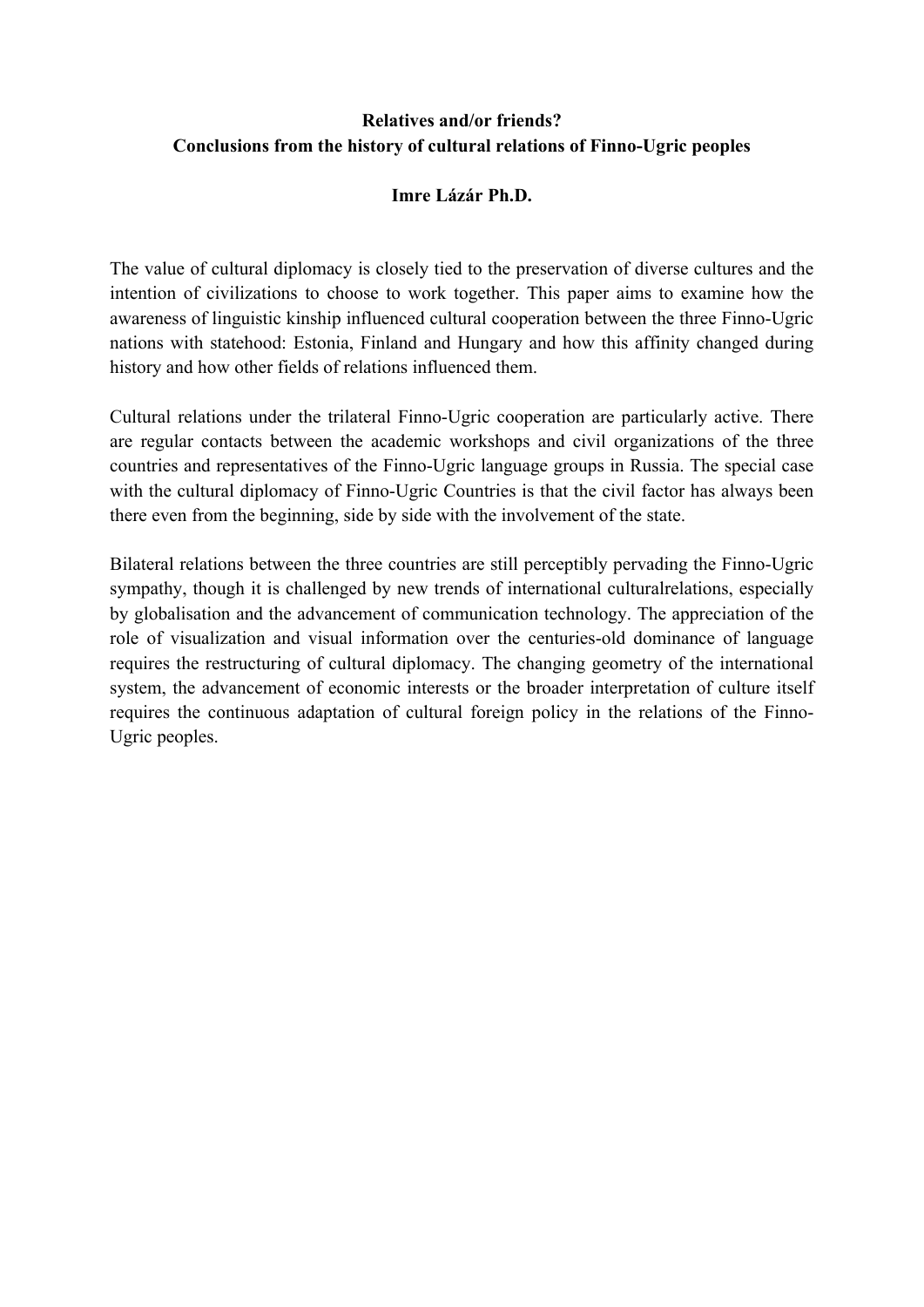#### **FULL TEXT**

# **Relatives and/or friends? Conclusions from the history of cultural relations of Finno-Ugric peoples**

#### **Imre Lázár Ph.D.**

Cultural diplomacy demonstrates values and interest in values. It enables partners to share aspects of their own cultural life, mutually influence each other and enrich their own culture by other cultures, thus contributing to the universal development of culture. The value of cultural diplomacy is closely tied to the preservation of diverse cultures and the intention of civilizations to choose to work together. Culture covers activities that have a broad appeal to ordinary people, traversing boundaries and distance. People have always been interested in cultures and lifestyles that contrast with their own. Geography, social anthropology and cultural comparisons are customarily part of the basic education systems in each country. The new element in the past decade is that the global electronic accessibility of information, providing superficial familiarity with life and events in other nations. This encounter often takes place through short, easily digestible clichés, which almost invariably lead to the creation and reinforcement of national stereotypes. Over-simplification of complex issues is another danger cultural diplomacy has to face. Cultural diplomacy helps create a "foundation of trust" with other peoples, which policy makers can build on to reach political, economic, and military agreements. It encourages other peoples to give the projecting country the benefit of the doubt on specific policy issues or requests for collaboration, since there is a presumption of shared interests.

Affinity of different local cultures, national, cultural or ethnic entities shown towards each other depends on several factors. Affinity can be influenced by political, economic, geographical, historical, ethnological, ethnographical, religious, linguistic etc. factors. As language is one of the most important factors of shaping personal or group identity, linguistic kinship is among the stongest stimulators of affinity. This paper aims to examine how the awareness of linguistic kinship influenced cultural relations of Finno-Ugric peoples. It is also target of this examination how this affinity changed during the history and how other fields of relations influenced them.

Due to shortage of time I will restrict my investigation to the cultural cooperation between the three Finno-Ugric nations with statehood: Estonia, Finland and Hungary. Involvement of Finno-Ugric ethnic groups in Russia into the research would also be important, but due to their special status it would need a separate investigation.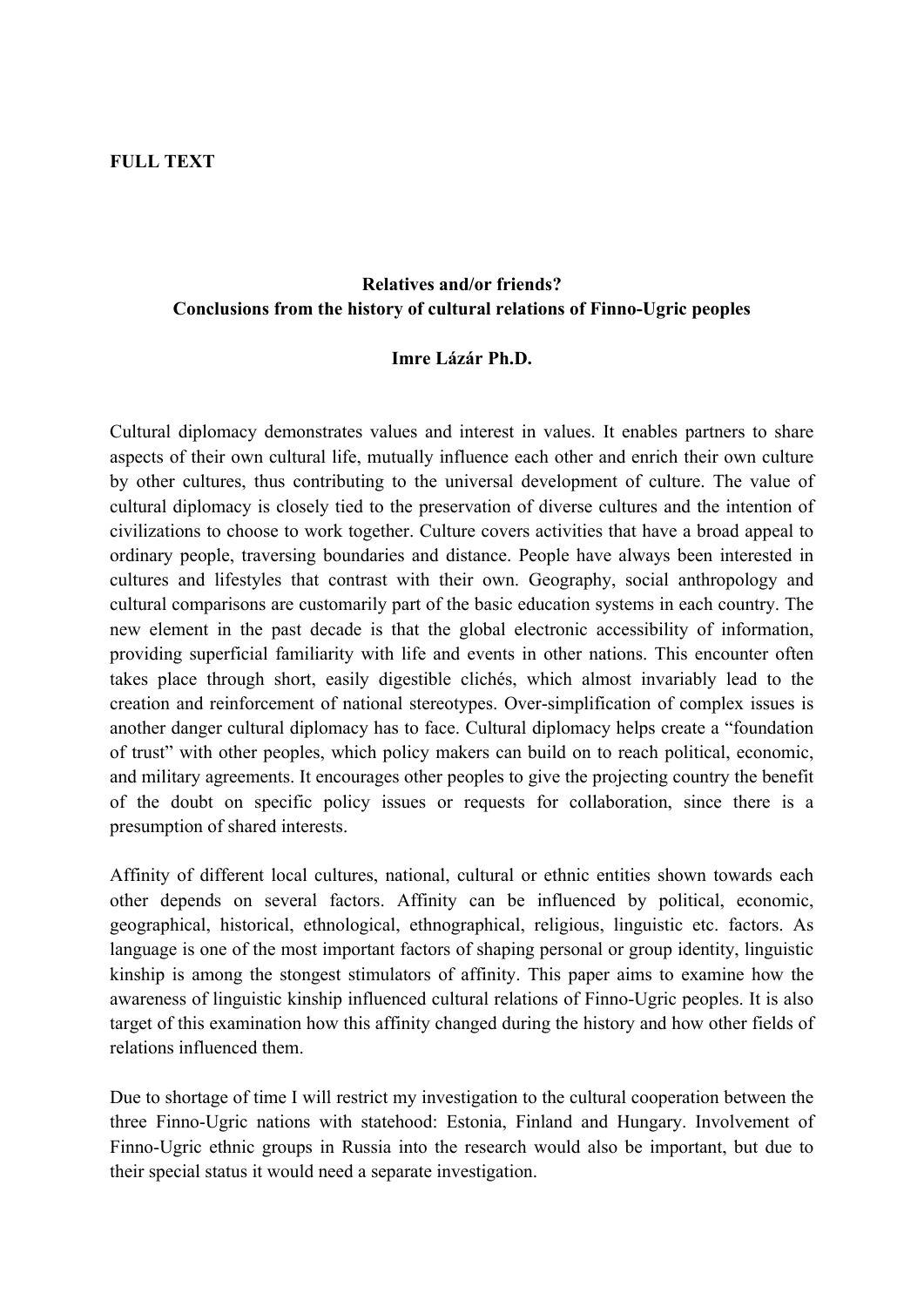#### **The beginnings of Finno Ugric Cooperation**

The interest of Finno-Ugric People in each other's culture is not based on historical experiences or the tradition that has been filtered and preserved in folk memory. It derives from the fact that modern linguistics has shown that these languages belong to the same branches of an ancient language family tree. The cause of Finno-Ugrian symphaties would deserve a more serious study.

The acceptance of the linguistic affinity of Finno-Ugric peoples was a gradual process, spreading slowly among the educated circles of Europe and became gradually known in the 18th century. It was accepted even later by the Hungarian, Finnish and Estonian intellectuals. The 19th century was still a time for cooperation between small groups of linguists and other representatives of national studies. This was the time of the European peoples to find themselves, a period of the making of the nations. In forming of national identities the search for the origins and the ancient homeland played an important role. There were more and more people, especially students and advanced intellectuals, who wanted to study their country, their history, their language, and, last but not least, the origins of their people. So besides searching for linguistic proofs of the kinsip a great interest towards the history of the peoples speaking Finno-Ugric languages was also an aim that was pursued by the elite. It was during this period that scholars and also the advocates of popular education made the public at large aware of the life and conditions of their kindred peoples.

The enthusiastic and highly educated Finnish audience founded the Finno-Ugric Society in Helsingfors in 1883 with the aim of creating a center for research into the linguistics and ethnography of the Finno-Ugric peoples. Similar developments took place in Hungary, too. The Turanian Society was founded in 1910 to study the history, literature, science, economics, etc. of the Turanian peoples. The Society organised several expeditions to Asia Minor and Central and Eastern Asia.

By the interwar years Hungary, Finland and Estonia all had gained independence (although Estonia only for a short time) and there was a firmer basis for the Finno-Ugric peoples to get to know one another. It was quite understandable that independence provided for these countries with new impetus for both bilateral and multilateral cooperation. The period was marked by search for common routes thas stressed the kinship and sought for contacts for other peoples of Finno-Ugric origin. The 1920s saw the beginning of a series of Finno-Ugric cultural congresses organised by Finnish, Estonian and Hungarian scholars, teachers and students interested in Finno-Ugric studies.

Bilateral cultural and scientific relations were revitalized and deepened by companies such as the Finnish-Estonian-Hungarian Association established in 1925. Interest in the origin of our language and the supposed Turanian, Oriental, and even Far Eastern relationship was, by the way, very strong throughout the whole period, primarily as a consequence of the disillusionment in the West following the Treaty of Trianon.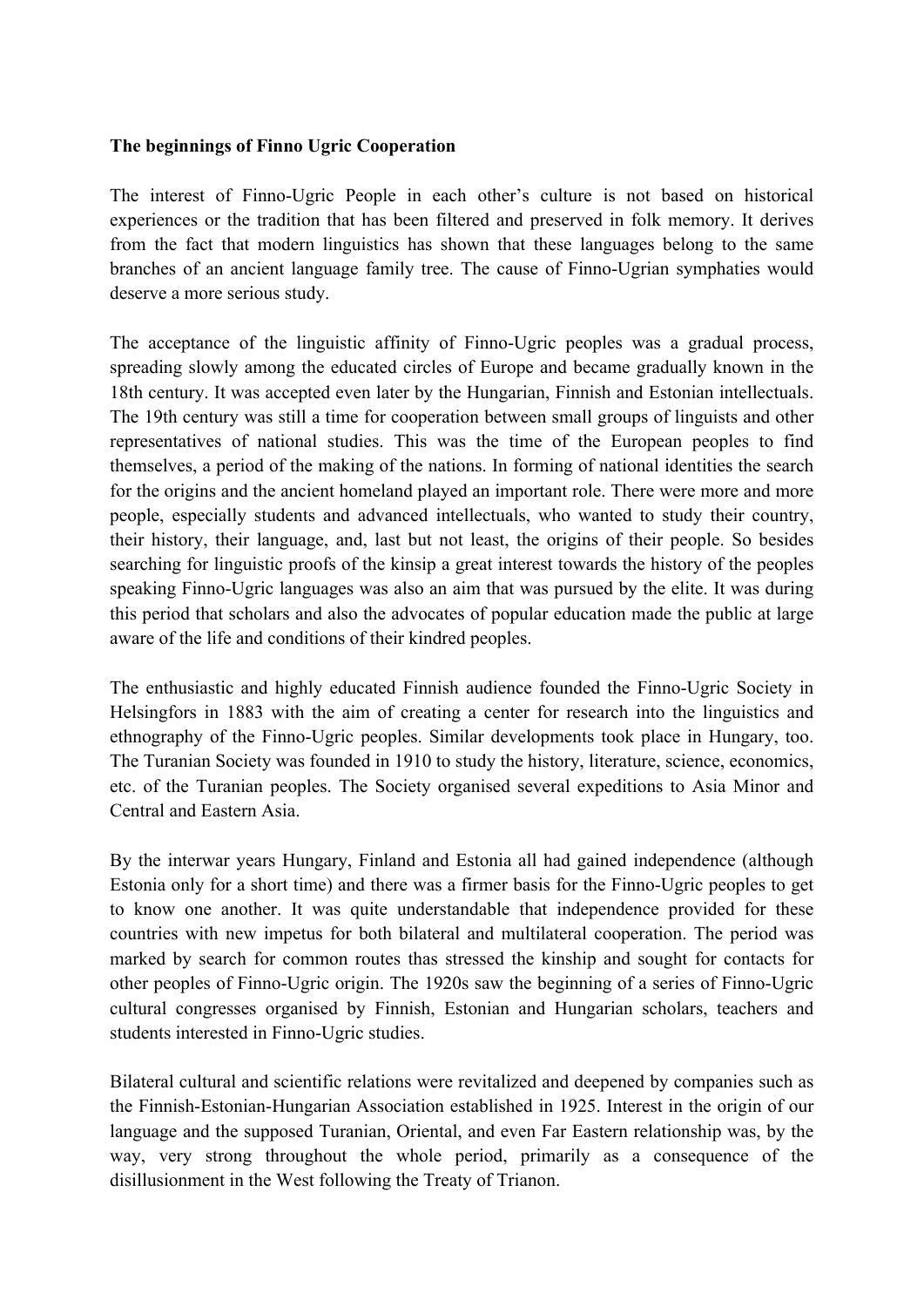The first Hungarian-Finnish Society was founded on September 25, 1937. However, there was a Finnish-Estonian Institute before the First World War within the aforementioned Turáni Society. The journal *Turán* published regularly news on Finnish, Estonian and other Finno-Ugric topics.

The founding of the Hungarian-Finnish Society was an integral part of the preparation of the Hungarian-Finnish cultural agreement that was signed in October 1937 (Agreement on Intellectual Cooperation between the Kingdom of Hungary and the Republic of Finland). As far as Finland was concerned it was significant in that it was the first cultural agreement with another country. In the same year a cultural agreement between Estonia and Hungary was also signed.

This promising cooperation was unfortunately ended by the Winter War and the occupation of Estonia by the Soviet Union in 1940. The Finnish-Hungarian Society played a major role in coordinating Finland's sympathy during the Winter War. In war times, the Hungarian-Finnish Society was also engaged in publishing activities. Most of the books dealt with the combat situation, and the income from these books was received by the Finnish Red Cross.

### **Hungarian-Estonian Cultural Relations**

In 1921 Hungary recognized the independent Republic of Estonia and opened an embassy in Tallinn in 1923. After the Soviet occupation, there was more than 50 years of forced break in relations between the two countries. The resumption of diplomatic relations took place in 1991.

Cultural, educational relations have developed intensively between the two countries. Cultural cooperation is organised on the basis of the Agreement on Cultural, Scientific and Educational Cooperation between the Government of the Republic of Hungary and the Government of the Republic of Estonia signed on 28 April 1994. On the basis of the Agreement cultural cooperation programmes are renewed regularly for a period of three years. The current Cultural Cooperation Program between the Ministry of Human Capacities of Hungary and the Ministry of Culture of the Republic of Estonia for years 2017-2019 was signed on 23 January 2017 in Tallinn by Estonian Minister of Culture Indrek Saar and Hungarian Ambassador Vince Szalay-Bobrovniczky.

On October 5, 2009, a working plan for cooperation between the Ministry of Education and Culture of the Republic of Hungary and the Ministry of Education and Science of the Republic of Estonia was signed during the meeting of Toomas Hendrik Ilves, President of the Republic of Estonia and President László Sólyom in Budapest, for the years 2010-2012. The renewal of this document is under consideration. There has been a cooperation agreement also between the scientific academies since 1990.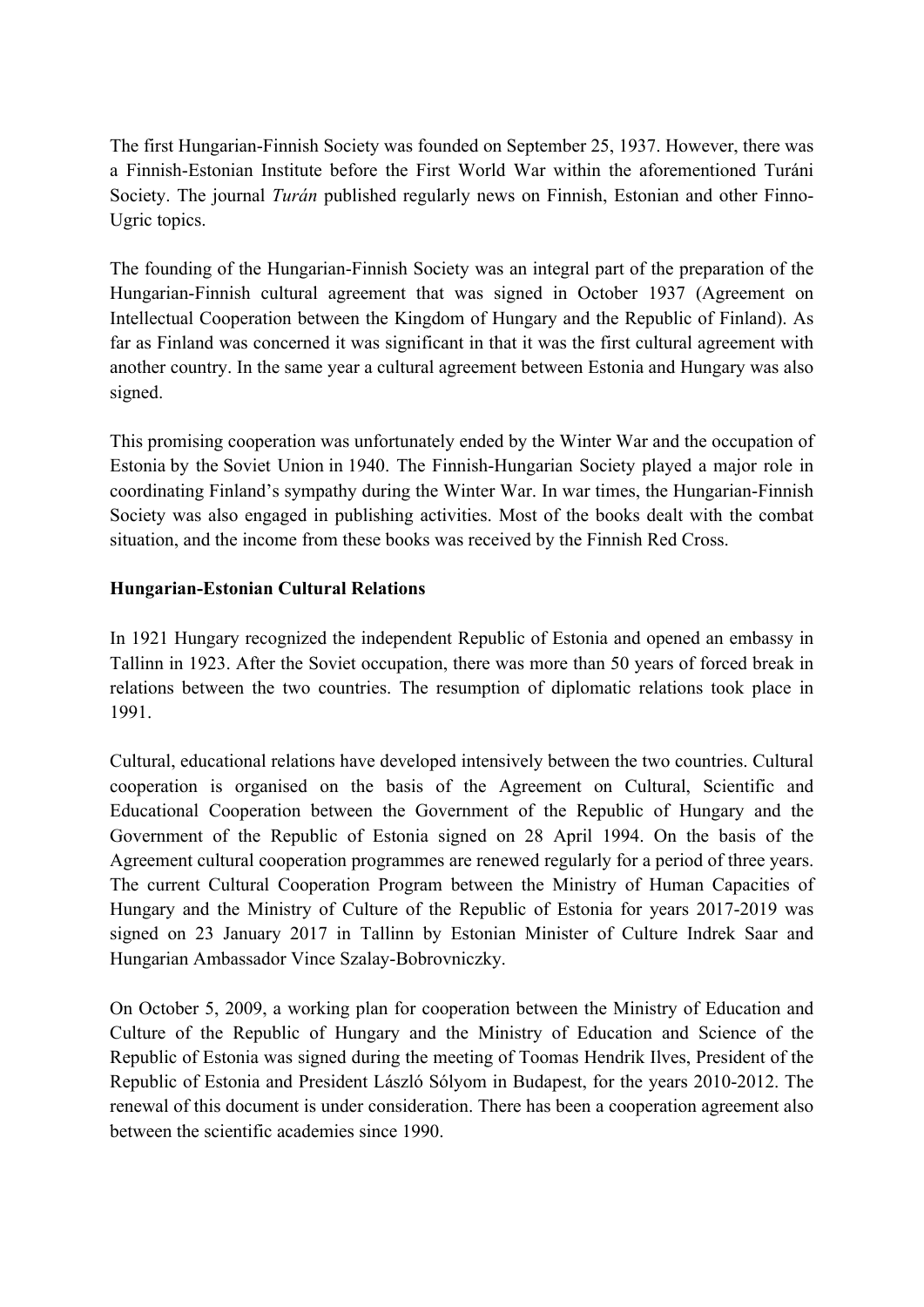The primary and most important player and tool of the Hungarian culture's presentation in Estonia is the Hungarian Institute in Tallin. The predecessor of the Institute was opened in 1992 as a Hungarian language and literary office, a philiale of the Hungarian Cultural and Scientific Centre in Helsinki. It was expanded in 1999 and became independent in 2001. The new headquarters of the Hungarian Institute were inaugurated in 2004. The Government of the Republic of Hungary and the Government of the Republic of Estonia signed an Agreement on the status and operation of cultural institutions on 29 November 2005. As a result – like other foreign cultural institutes in Tallin – the Institute does not have diplomatic status. This, however, does not cause any problems in day-to-day operation and does not reduce the weight of the institute. By January 1, 2016, it was integrated into the the Hungarian Embassy in Helsinki in terms of the unified foreign representation system. The Hungarian Institute of Tallinn is well embedded in the local cultural and artistic life.

The Estonian government also opened its cultural and information office in Budapest in February 1998. The Estonian Cultural Week was held for the tenth time in Hungary between March 14 and 25, 2017, which includes film screenings, exhibitions of fine art and architecture, concerts, theater performances and literary readings both in Budapest and other locations.

Thanks to all this, the Hungarian cultural presence in Estonia and Estonian cultural presence in Hungary is active and continuous, their values are mutually highly recognized.

The major Hungarian cultural programs realized during the last few years in Estonia were conferences, concerts, exhibitions, special issues of a periodicals and film shows. There were a series of events related to the 60th anniversary of the Revolution and War of Independence of 1956. The singers Márta Sebestyén, Bea Palya and the pianist Dénes Várjon performed at several concerts in Estonia. In September 2016, a Hungarian-Estonian translation conference was hosted by the University of Tartu. In February 2017 a "Gulag Exhibition" was theld in the Museum of Invasions, dedicated to the memory of those Hungarians who were deported by Soviet Forces to labor camps. On the occasion of the Hungarian National Day of 15 March and the occasion of the Estonian mother tongue choruses and soloists performed works by Bartók, Bárdos and Kodály, and poems by Sándor Petőfi were also recited in Estonian. As part of the "Cseh Tamás Programme" Hungarian rock bands also gave concerts in Tallin clubs. Lauri Eesmaa's translation of *Book of Memoirs* by Péter Nádas in 2016 won the translator prize of the Estonian Cultural Fund.

Hungarian culture appears in Estonia not only through government sporsorshipis but in a considerable part also on a market basis. Concert organizers and cultural managers often organize programs and concerts independently, without public or institutional involvement. Several Hungarian ensembles arrive in Estonia on such basis, eg, the Hundred-member Gypsy Band, operetta performances, progressive bands, theater professionals, dramaturgists, contemporary artists, etc.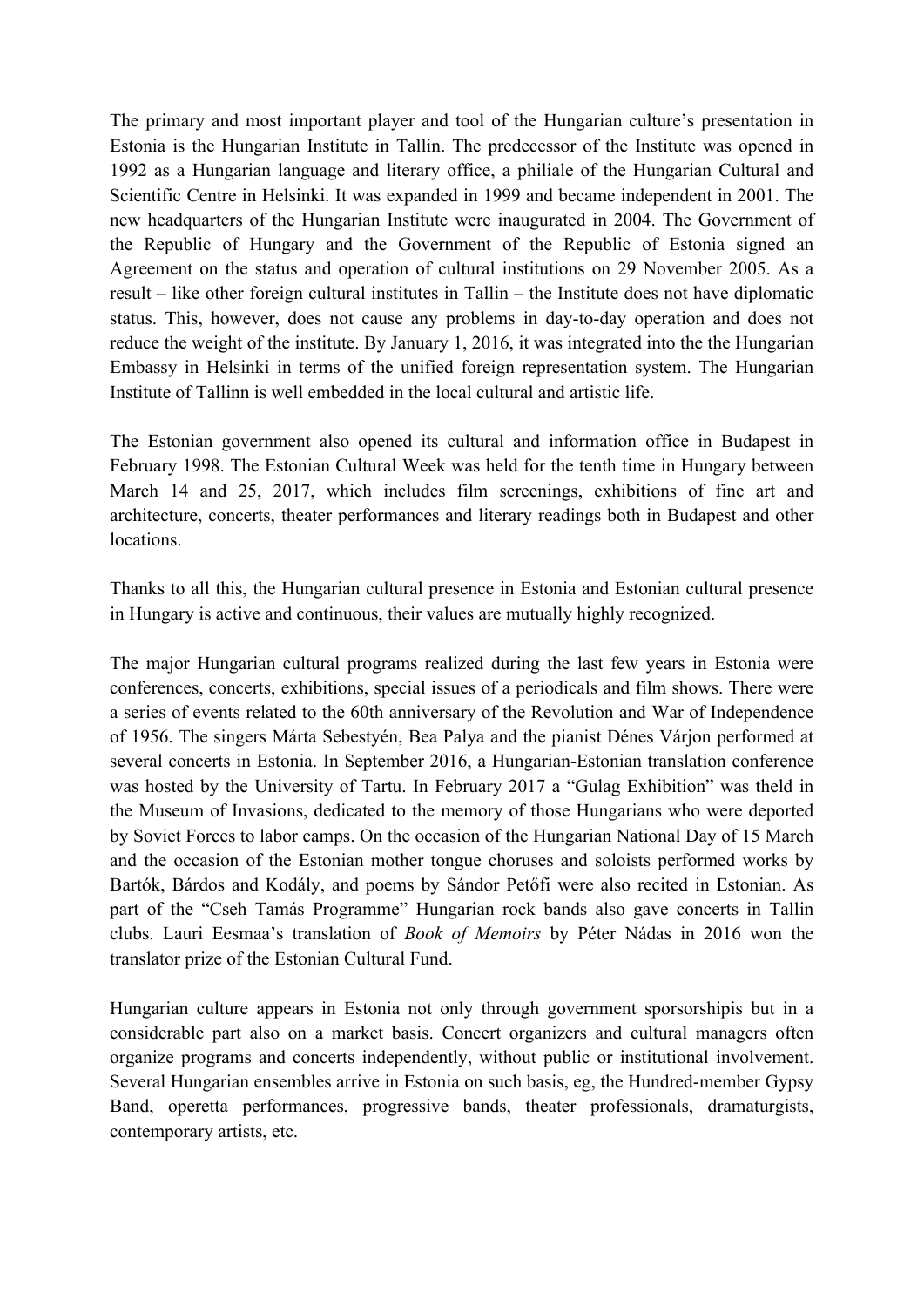The novel *Pál Street Boys* by Ferenc Molnár is part of the Estonian elementary school curriculum. The unusually rich Finno-Ugric exhibition of the Tartu National Museum opened in September last year and the the Hungarian language is also presented there among kindred languages.

Hungarian studies in Estonia look back on a nearly 80-year history. Hungarian language, literature and culture is taught at the University of Tartu with the contribution of a Hungarian lecturer. Every year there is usually one person who receives MA degree in Hungarian language and culture. In Hungary, the ELTE, the University of Szeged and the University of Debrecen receive an Estonian lecturer. The Technical University of Tallinn has a partnership agreement with five Hungarian universities. There is a continuous exchange of scholarshipholders and trainees in public administration.

The opportunities offered to scholarship exchanges are reciprocally used by both parties, and cooperation is exceptionally good. In the academic year 2016/2017 a total of 16 Estonian students studied in Hungarian higher education institutions.

The Munkácsy Mihály Estonian Cultural Association which comprises of nearly 50 families of Hungarian origin has been active in Estonia since 1988. Its activities are aimed at the cultivation of the traditions of Hungarian culture and language. The Association is active and has a significant role in the community life of local Hungarians. On October 1, 2016, the Association and the Hungarian Institute of Tallinn organized the conference "On 1956 Without Borders", with the support of the Memorial Committee of the 1956 Revolution and War of Independence. An Estonian politician, a former dissident, Enn Tarto, who as a student stood for the Hungarian Revolution in 1956 and therefore was persecuted, also participated.

Individual initiatives include Hungary-related local photo exhibitions, Estonian-Hungarian friendly gatherings. In this respect the Fenno-Ugria Association and the Estonian-Hungarian Society also play an important role. Hungarian-language Reformed Church worship services are also held in Tallinn several times a year.

Hungary's rating in Estonia can still be considered good in public opinion in Estonia. The Estonian media basically comment on the Hungarian-related news, mainly in fact news and reports appear at times from Hungary on the topic of culture, tourism and gastronomi y.

### **Hungarian-Finnish Cultural Relations**

Between the two World Wars a great, emotionally heated sympathy could be experienced between Finns and Hungarians. Works by János Kodolányi on his visit to Finland in the 1930s exactly document that sympathy for Hungarian culture, which has a great tradition in Finland.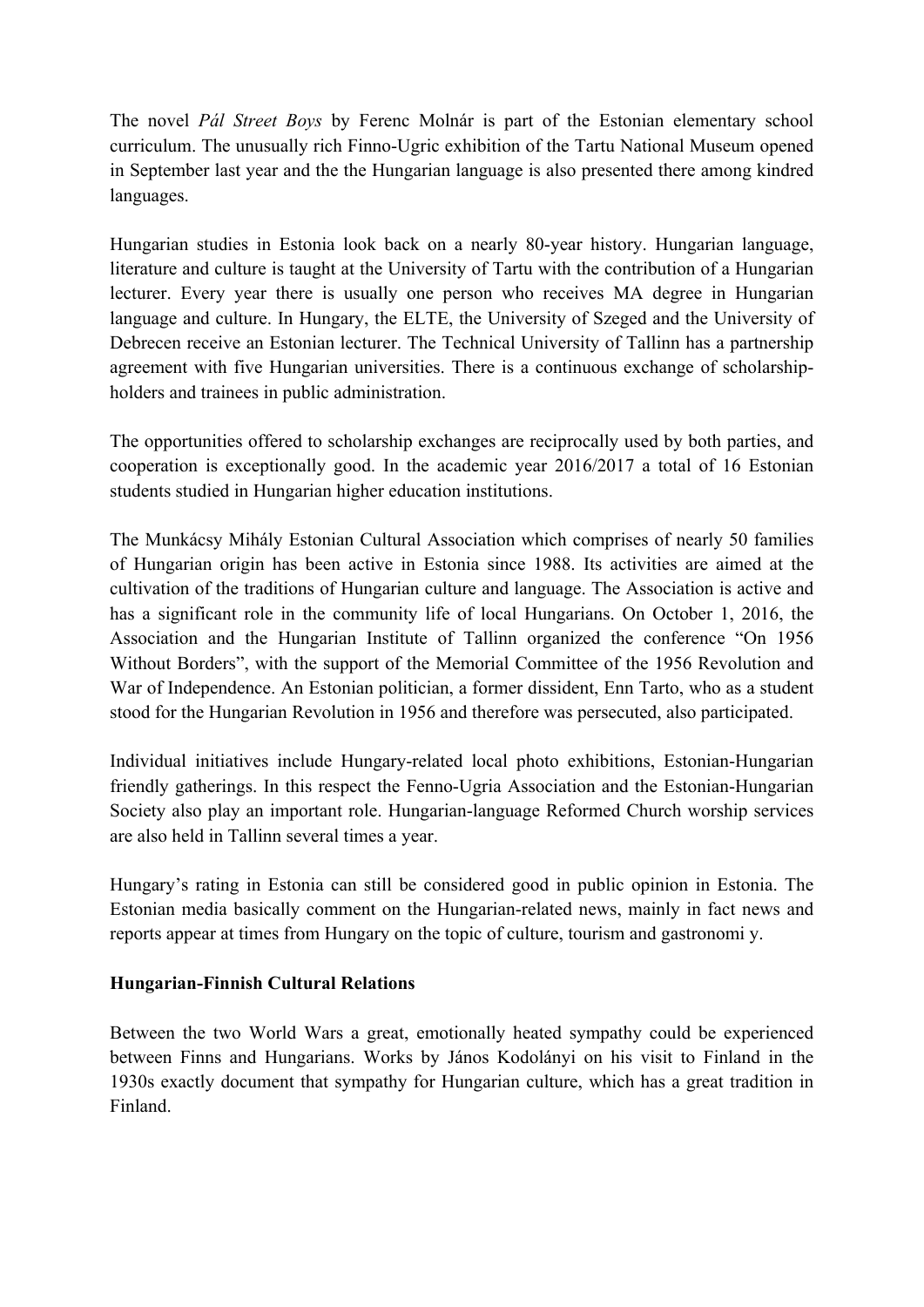After the Second World War cultural cooperation with Estonia became impossible. Even fostering Finnish relations was a sign of political unreliability for a while. Relations with Finland were often maintained by the tradition of kinship and even those on a limited scale.

In Finland, the Finnish-Hungarian Society was founded in 1950 to strengthen the amicable relations that had traditionally existed between the two counties. The Finnish-Hungarian Society has arranged lectures, exhibitions and various events, visits to Hungary and meetings for members on Hungarian themes.

Our contacts have slowly revived, and the sciences have begun to take the initiative. In the summer of 1956 a twin-town relationship was established between Pécs and Lahti. In 1957 Székesfehérvár and Kemi, in 1963 Miskolc and Tampere followed the example, today the number of twin city couples is 50.

As cultural contacts between Finland and Hungary became established in the 1950s, it was proposed that a new cultural agreement be made betwen the two countries. This was signed in Budapest in 1959. On the basis of the Agreement a Finnish-Hungarian Cultural Joint Committee was proposed, with sub-committees in Budapest and Helsinki. It was stipulated that the joint-committees must meet for a joint session at least once a year in the two capitals alternately, at which time the working plan for the following year would be accepted. Later the working plans were made for two years, again later for three years. The cooperation on the basis of these working programs became very intensive.

A significant turnaround was the so-called folk diplomacy, the institution of friendship weeks. For the first time in 1970, 300-300 Hungarians and Finns could stay for a week in a country that was familiar to them in their homeland. Although organisation of Hungarian-Finnish Circle of Friends was allowed only in the shadow of the People's Patriotic Front and only in rural cities. Budapest still had to wait for the so much desired institutionalization of social relations. Finally, in October 1984, due to the great popularity of the Kalevala in Hungary, the Kalevala Friendship Circle of the Friends of Finns in Budapest was founded. The number of Friendship Circles is approx. 50 today. The Hungarian-Finnish Society founded in 1937 was re-established on February 28, 1989, on the day of Kalevala.

In Finland, besides the Finnish-Hungarian Society, there are also other friendly associations like the Hungarian Friends Club, the Petőfi Society and the Transsylvania Society. The first two were formed between the two World Wars and the latter in the Ceausescu era to gather the Transylvanian Hungarians, many of whom found a new home in Finland.

The Hungarian-Finnish Agreement on Cultural, Educational and Research Cooperation, currently in force, was signed on March 9, 1995. The last Cooperation Program on Education, Science, Culture and Sports Relations for 2004-2008 was signed on January 15, 2004. The Cooperation Program expired on 31 December 2008, but its validity was automatically extended by 5 years. The Finnish party did not show interest in renewing the Cooperation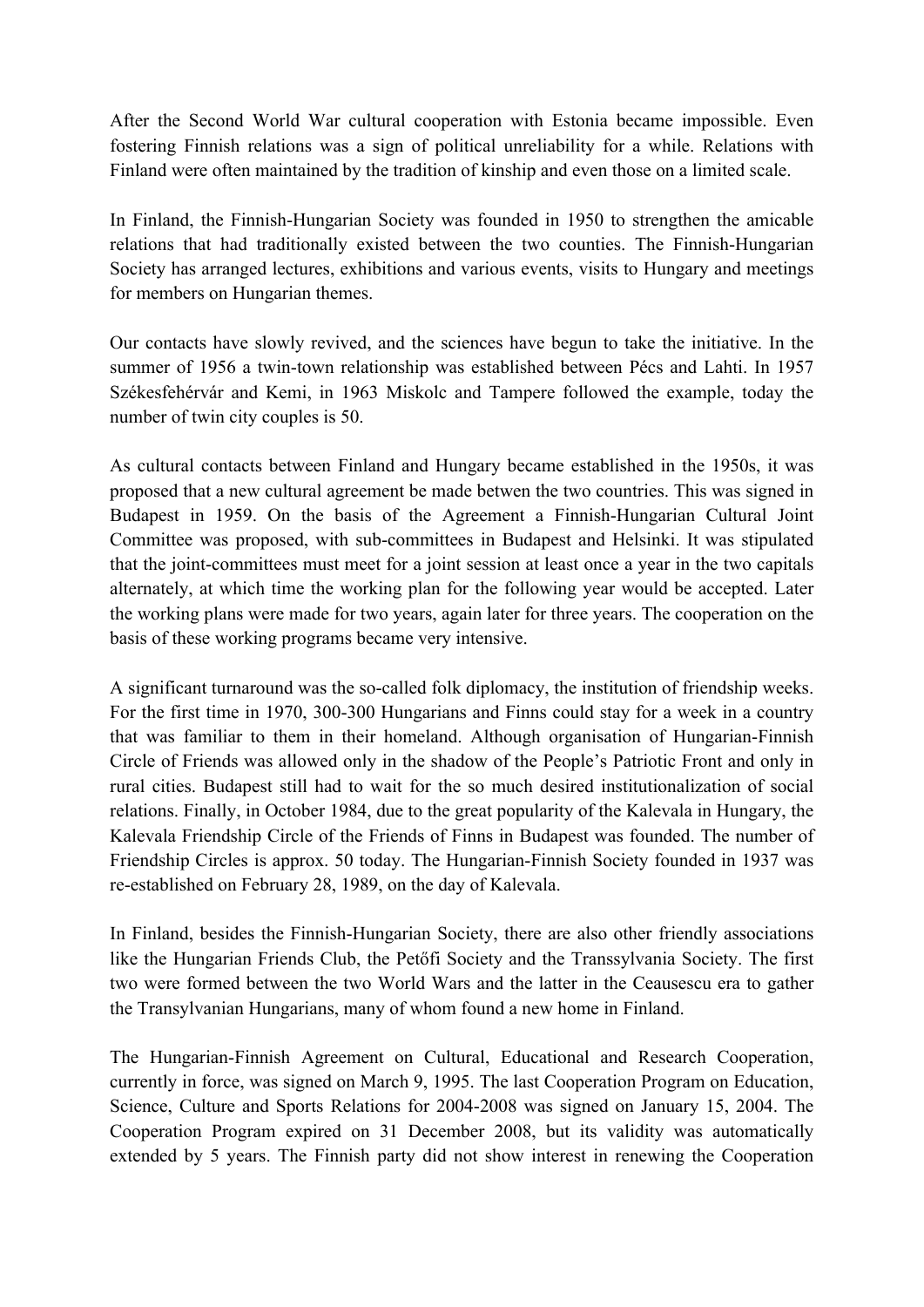Programme, however, in the event of their initiative the Hungarian party would be open for the renewal.

The Hungarian Cultural and Scientific Centre in Helsinki is active throughout Finland, promoting the traditional and modern values of Hungarian culture. Since 2002, the gallery of the institution operating in the downtown of Helsinki has seen 6-8 new exhibitions each year. Each year the Institute organizes the Hungarian Culture Week in a different city, and its traditional programs also include the Kodály Week held annually. In addition, performances of several Hungarian artists and companies are organized at prestigious festivals and cultural institutions of Finland.

Finnagora Foundation, supported by the Finnish Government, was founded in Helsinki on May 29, 2002. Finnagora operates a Finnish cultural and scientific and economic institute at 17 points around the world. The cultural, scientific and economic center of Budapest was opened in 2004. The center's primary task is to promote the development of mutual relations between Finland and Hungary in the fields of culture, science and economics, and the creation and development of a wide range of cultural, scientific and economic projects. Finnagora's artistic and cultural activities focus on contemporary arts, the latest trends in culture and innovative projects in all areas of art. Finnagora is part of the Finnish cultural export network.

In Finland, the multifaceted presentation of Hungarian culture is primarily the task of the Hungarian Cultural and Scientific Centre in Helsinki (hereinafter referred to as HCSC). The Centre participated in the organization and realization of 143 Hungarian programs in Finland in 2016. This figure significantly exceeds the number of programs during the years before 2013 (approximately 50-70 programs a year). Half of these programs are at the Centre, approx. a quarter of them in other locations in Helsinki, and approx. a quarter of them were realized in other towns.

The anniversary of the 1956 Revolution and the War of Independence was commemorated in 2016 with an oral history project and an associated exhibition. After the change of the regime in Hungary, Örs Csete began to photograph the former armed men of the Revolution in Budapest, and he also recorded conversations with them. The portraits were exhibited along with portraits and stories of contemporary Finnish people who actively protested against the opression of the Revolution. The exhibition "1956 Faces and Fates: Hungarians and Finns" was presented in Helsinki and further four cities in Finland and a bilingual volume was also brought out for the anniversary. Also for the anniversary the first ever stage performance of the opera *Kaivos* (Mine) by the Finnish composer Einojuhani Rautavaara was prepared for the Hungarian State Opera House in Budapest and also for Tampere. The Budapest premiere took place with great success in October 21, 2016. The Finnish Minister of Education and Culture Sanni Grahn-Laasonen also visited Budapest on this occasion and parcicipated at the event. However, the performence planned for Tampere was unfortunately cancelled by the Finnish Partners due to financial reasons. The anniversary was finally commemorated with the concert of Dezső Ránki and Edit Klukon in the Finlandia Hall in Helsinki. There were also 11 film screenings on communist repression and revolution in three cities.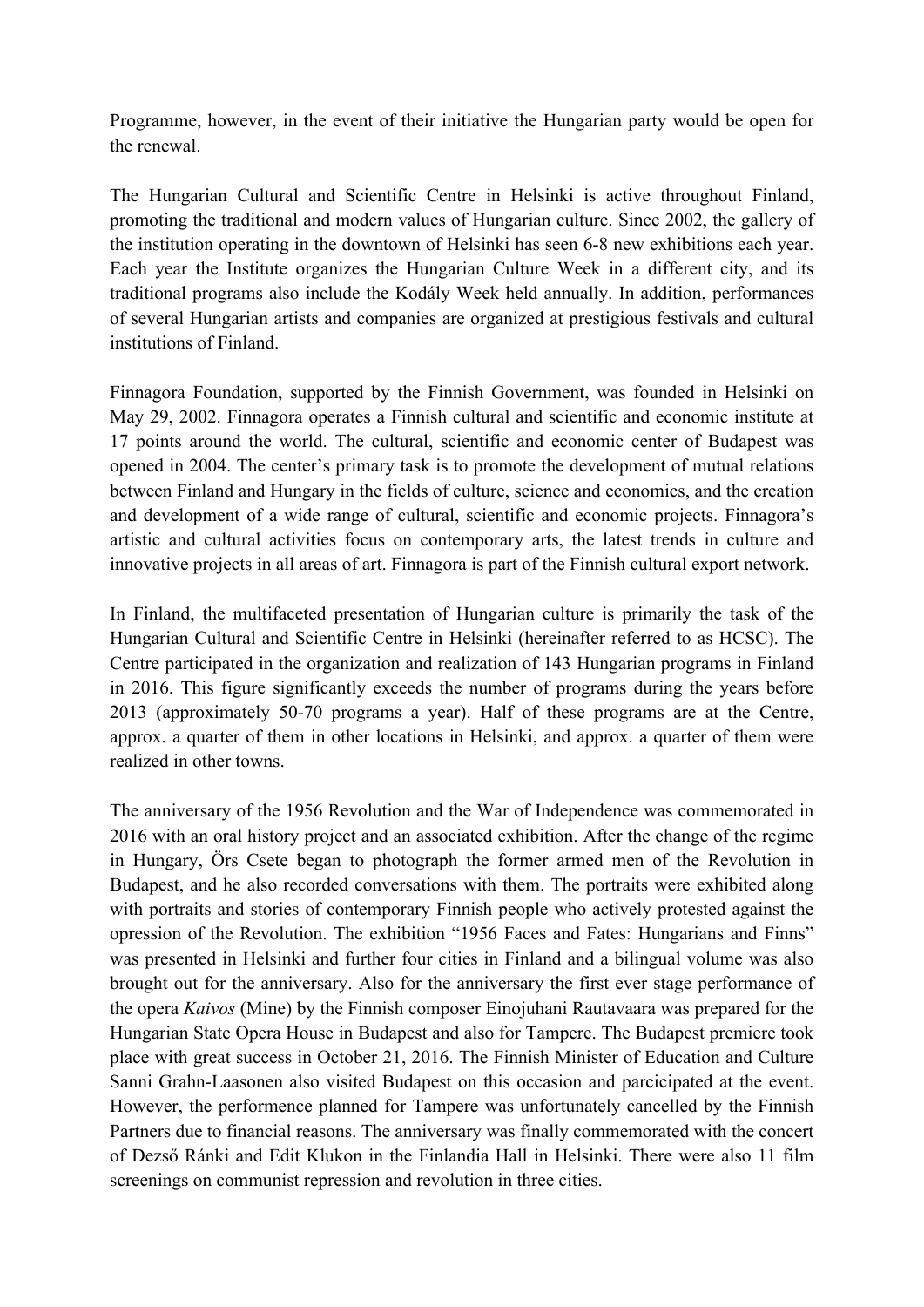The HCSC celebrates Hungarian culture in a different Finnish city every year, in cooperation with local partners. The Week of Hungarian Culture was held in 2016 in the town of Lahti, which celebrated the 60th anniversary of the twin-town relationship with Pécs. The highlight of the events was the concert of the Sinfonia Lahti with conductor Huba Hollókői and violinist Barnabás Kelemen. In the year 2017 the Hungarian Cultural Week will be organised in Vantaa.

To celebrate the Béla Bartók anniversary in 2016 and the Zoltán Kodály anniversary in 2017 a series of concerts, masterclasses were organised in cooperation with several prestigeus conservatories and other music institutions.

Hungary and Finland were mutually honorary guests at each other's book festivals. The Helsinki Book Fair was attended by Minister Zoltán Balog between October 25 and 28, 2012.

Hungary joins the celebrations of Finland's centenary with the exhibition of photographs by József Timár and watercolours by Nándor Mikola. Both projects are officially part of the "Finland 100" series of programs. The Government of Hungary has decided to donate a Bogányi Concert Piano to the Sibelius Academy in Helsinki on the occasion of the 100th anniversary of Finland's state sovereignty as a gesture worthy of the anniversary and the specialty of Hungarian-Finnish relations. This symbolic gesture is aimed to contribute to the further development of Hungarian-Finnish cultural relations. The brand new grand piano was designed by Gergely Bogányi, eminent Hungarian pianist who gew up in Finland and completely revolutionised the sound, mechanics and outlook of the instrument. The ceremonial handing over of the piano is planned for autumn, 2017.

At present, the University of Debrecen, Eötvös Loránd University of Sciences, University of Szeged and University of West Hungary have the right to start a master degree course in Finno-Ugric studies. Finnish lecturer is teaching at the Eötvös Loránd University, at the University of Debrecen and at the University of Szeged. There is currently no Hungarian guest lecturer in Finland sent by the Balassi Institute (BI). Till the end of 2008 there was a total of 3 lecturers and 1 guest teacher working in Helsinki, Turku and Jyväskylä on the basis of the valid Cooperation Programme.

The mutual donation of scholarships was based on the educational, scientific and cultural cooperation programme between the two countries for the years 2004 to 2008 In June 2013 CIMO informed the Hungarian party that the Finnish government's scholarship program was offered from the academic year 2014/2015 with different terms. The Hungarian party will continue to provide scholarships to Finnish citizens on the basis of the Unified Grant Scheme established in 2005.

Hungarian Theme Weeks in Finnish schools started in 1984 and is organised every year. The event is coordinated by the Finnish-Hungarian Society, with the help of the Hungarian Ministry of Human Capacities.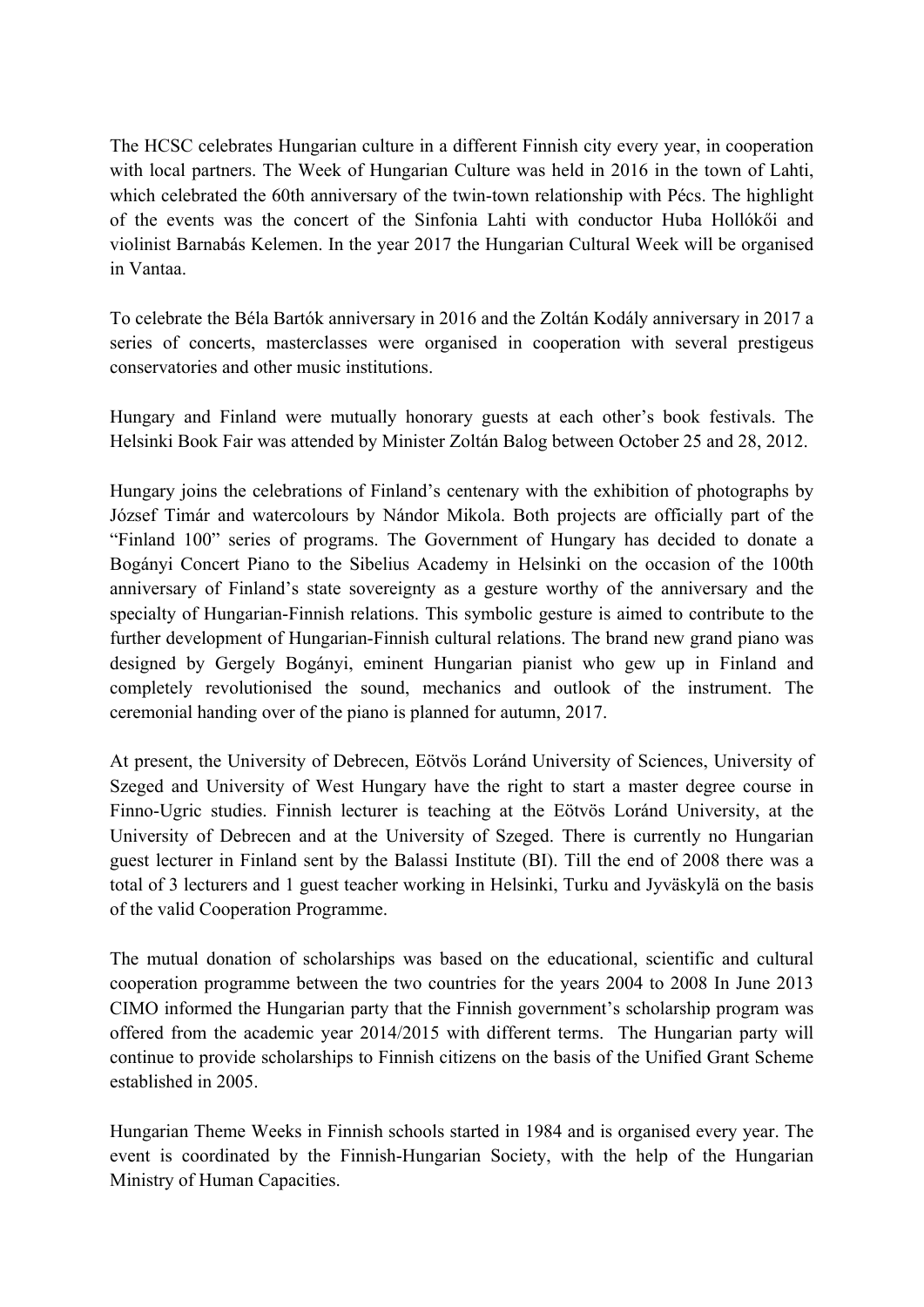Hungary is not in the forefront of interest in Finnish media. As far as the image of our country is concerned, there has been no significant change in the past year, but the mediated image is still not favorable.

# **Finno Ugric Cooperation with Estonia and Finland**

The Estonian-Finnish-Hungarian cultural relations under the trilateral Finno-Ugric cooperation are particularly active. There are regular contacts between the academic workshops and civil organizations of the three countries and representatives of the Finno-Ugric language groups in Russia.

Finno-Ugric language relationship plays a significant intellectual and psychological role for Estonia. This is not questioned at any level, and always mentioned during bilateral meetings as a surplus that has an important role in bilateral relations based on mutual sympathy.

Though Finland also performs its duties regarding multilateral Finno-Ugric cooperation and its commitment to language relatives cannot be questioned, she refrained from certain projects due to financial reasons.

The attitude of Hungary toward Finno-Ugric cooperation is ambivalent. On the one hand the Hungarian government supports morally and financially the Finno-Ugric movement and represents the country on the highest level on symbolic Finno-Ugric gatherings. There is also a strong civil support for the Finno-Ugric cooperation. On the other hand there are loud and emotionally heated opponents of the Finno-Ugric kinship in the country, both among politicians and the public.

Estonia, Finland and Hungary are actively working together in the framework of the World Congress of Finno-Ugric Peoples. The 6th World Congress was held on 5-7 September, 2012 in Siófok. The event was attended by the President of Estonia, Finland and Hungary, the Speaker of the Finnish Parliament and the Russian Minister of Culture. The 7th World Congress of Finno-Ugric Peoples was held in Lahti on June 15-17, 2016. The Congress was attended by the Finnish, Estonian and Hungarian Presidents, the Minister of Culture of Finland and Estonia, the Deputy Minister of Culture of Russia, The Ministry of Human Capacities of Hungary was represented by a delegation led by Minister of State for Culture Dr. Péter Hoppál. The next World Congress will be held will be in Tartu, Estonia in 2020.

The Finno-Ugric Kindred People's Day has been celebrated In Estonia, since 1928. Since 1931 the celebrations are fixed for the third Saturday of October. The Estonian Legislature declared the date of the Kindred Peoples' Day a Public Holiday in 2011. Kindred People's Day is celebrated with a series of events lasting for a whole week. On these occasions a Hungarian fok ensemble regularly participates sponsored by the Ministry of Human Capacities under the Hungarian-Estonian Cultural Cooperation Programme. In October 11-17, 2016 Erzsébet Mészáros and Vince Mészáros, Mátyás Mészáros and Csenge Konkoly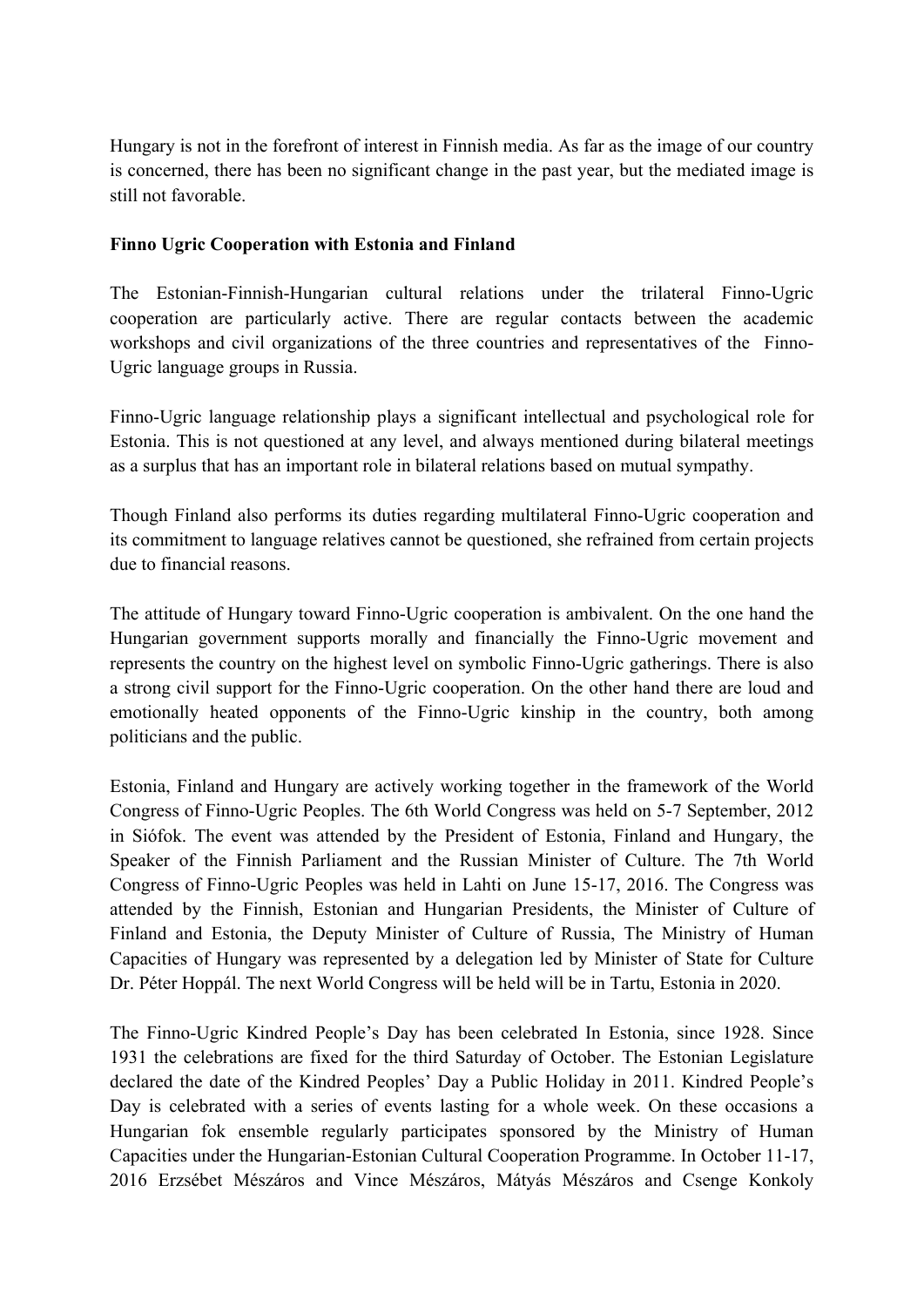musicians represented Hungary at the events. In April 2013, the Hungarian Parliament also adopted a decree on making official the celebration of the "Day of Peoples with Finno-Ugric Linguistic Relation". There are also a number of cultural and scientific programs on this occasion in Hungary, mainly organized by the Hungarian National Organization of the World Congress of the Finno-Ugric Peoples and the Reguly Society. Finland has not yet joined the official observation of the day.

The Federation of Finno-Ugric Literatures organizes the Finno-Ugric Writers' Congress every two years, in which both Hungarian and Estonian writers participate. The location of the last Finno-Ugric Writers' Congress was Badacsonytomaj in 2015 and now it is held in 2017 in Tartu.

# **Conclusions**

There are many actors in cultural diplomacy, beyond the official agencies. As with diplomacy in general, recognition of this plurality of actors is central to acknowledging also the limits of government-sponsored cultural diplomacy. In general terms, we could say that cultural cooperation, especially in Europe has shifted from direct governmental action to activities proposed by private or non-profit cultural organizations. Support for non-governmental activities is seen increasingly as the preferred form of indirect cultural diplomacy, benefiting the governments, the cultural operators and the audiences.

Direct government-to-government cultural cooperation has lost some of its political, historical, diplomatic and cultural importance. Resources for intergovernmental cultural cooperation in Europe have diminished steadily since the end of the Cold War. In recent decades, intergovernmental cultural cooperation has aligned itself more with wider educational and scientific agendas, and it has increasingly been acknowledged as that "third pillar" (alongside politics and economy) in some international negotiations.

In spite of the above mentioned tendencies, the state keeps on playing role in determining policies regarding cultural diplomacy and harmonizing it with other aspects of diplomacy, creating infrastructure for cultural diplomacy, providing financial resources for state-run institutions of cultural diplomacy (ministries, embassies, cultural centres) and a favourable legal environment for non-government cultural diplomacy.

Finno-Ugric nations traditionally needed state support in their cultural contacts. Mutual interest was mostly based on the theory of linguistic kinship proven through the methods of historical comparative linguistics. That means, the relations were based on scientific foundations, on the commonly accepted knowledge of the "apostles of the science", which has benefited from the powerful support of the state and society both between the two world wars.

The special case with the cultural diplomacy of Finno-Ugric Countries is that the civil factor has always been there even from the beginning, side by side with the state. This civil factor faded and strengthened from time to time, from country to country according to the political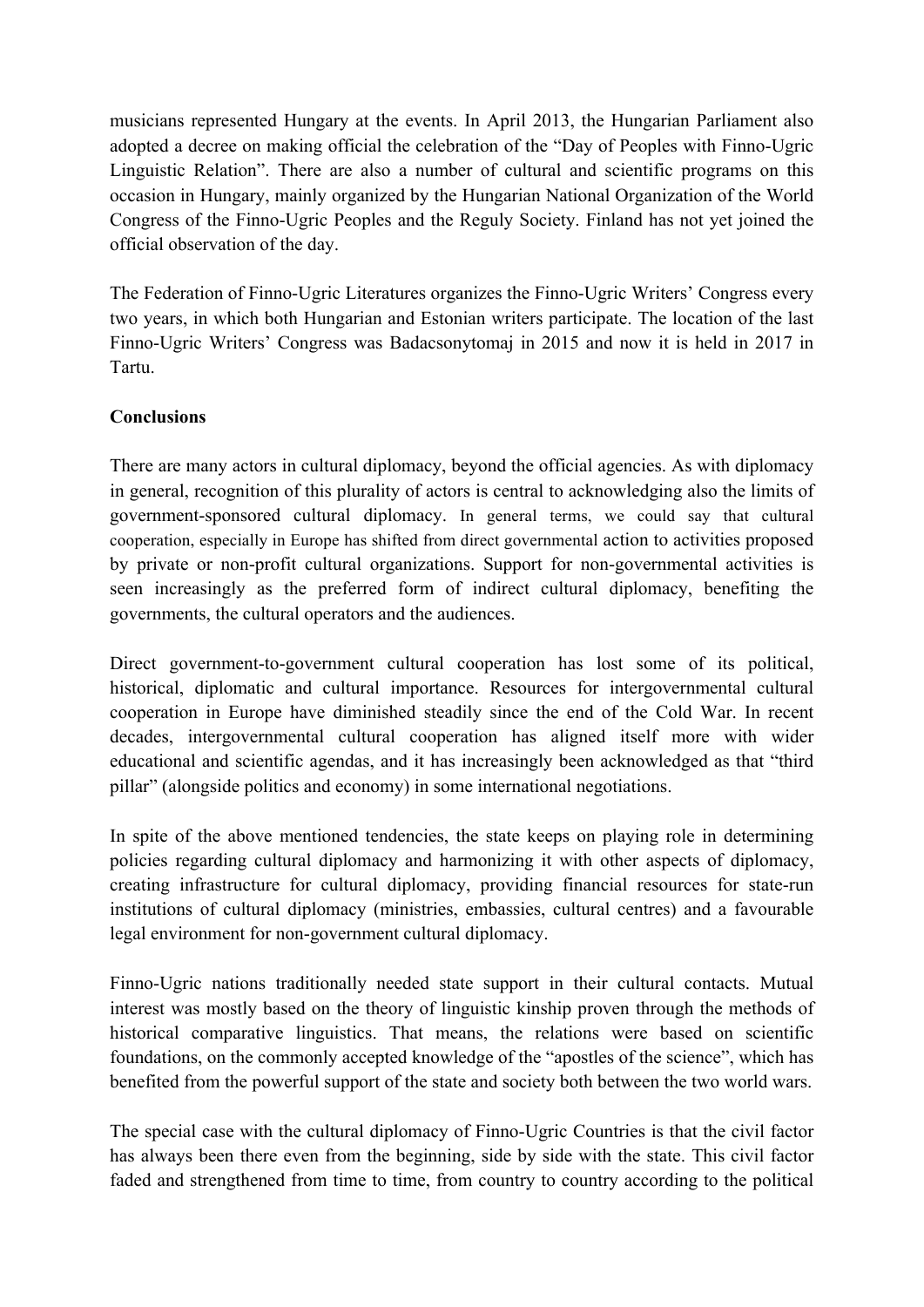and social situation. However, we have to state that Finno-Ugric cultural diplomacy is still flowing in the traditional channels. This is mainly due to the fact that civil initiatives in this field can hardly survive without state support.

The cultural diplomacy of the Finno-Ugric countries can also be seen as a coincidence that this area has become a major source of compensation for loss and defeat. The axiom of social sciences is that serious political and economic crises bring about identity crises, which also brings about the appreciation of cultural issues and relationships. The turbulent history of these countries (Trianon for Hungary, the Winter War for Finland, losing and regaining independence for Estonia) cried for the strengthening of identity through Finno-Ugric contacts. We have to take into consideration that making Finno-Ugric heritage the basic of their identity was evoked by fear from the threatening Indo-European "Big Brothers", Germany and the Soviet Union.

Bilateral relations between the three countries are still perceptibly pervading the Finno-Ugric sympathy, though they are losing power by the newer and newer generations. The sympathy among our peoples is challenged by new trends. New generations are children of the multicultural consumer society. They are mostly influenced by global trends, thinking in nation seems to give way to a cosmopolitan identity where the Finno-Ugric kinship is only one element of the great, colourful mosaic. There are also opposite trends, the strengthening of national identities. These two trends of globalisation and localisation are progressing parallel.

There are new trends of international cultural relations that will definitely influence Finno-Ugric relations as well. The complexity of the structure of cultural relations depends to a great extent on the strength of domestic civil society in the country. The self-activity of society, and communities (church, minority) is reflected in certain segments of international cultural relations (eg language teaching). Cultural industries have become a major sector in developed national economies and show a faster growth than average. These industries, the "new" economy (innovation and creativity-based economy) are important components and are well used to show the face of a creative and modern nation to the world. The business approach is becoming more and more emphasized today. Culture has a strong marketing potential that governments are increasingly awakening in, and recognizing this, economic players are willing to sacrifice this area. New trends in culture can also cause changes in international cultural co-operation. The appreciation of the role of visualization and visual information over the centuries-old dominance of language requires the restructuring of cultural diplomacy traditionally based on language teaching, but cultural external relations must also respond to the democratization of the work, as more and more people have technical accessibility (eg smart phones).

The role of the state in Finno-ugric cultural cooperation will be maintained, although the activity of governments will be different in this area. The changing geometry of the international system, the advancement of economic interests or the broader interpretation of